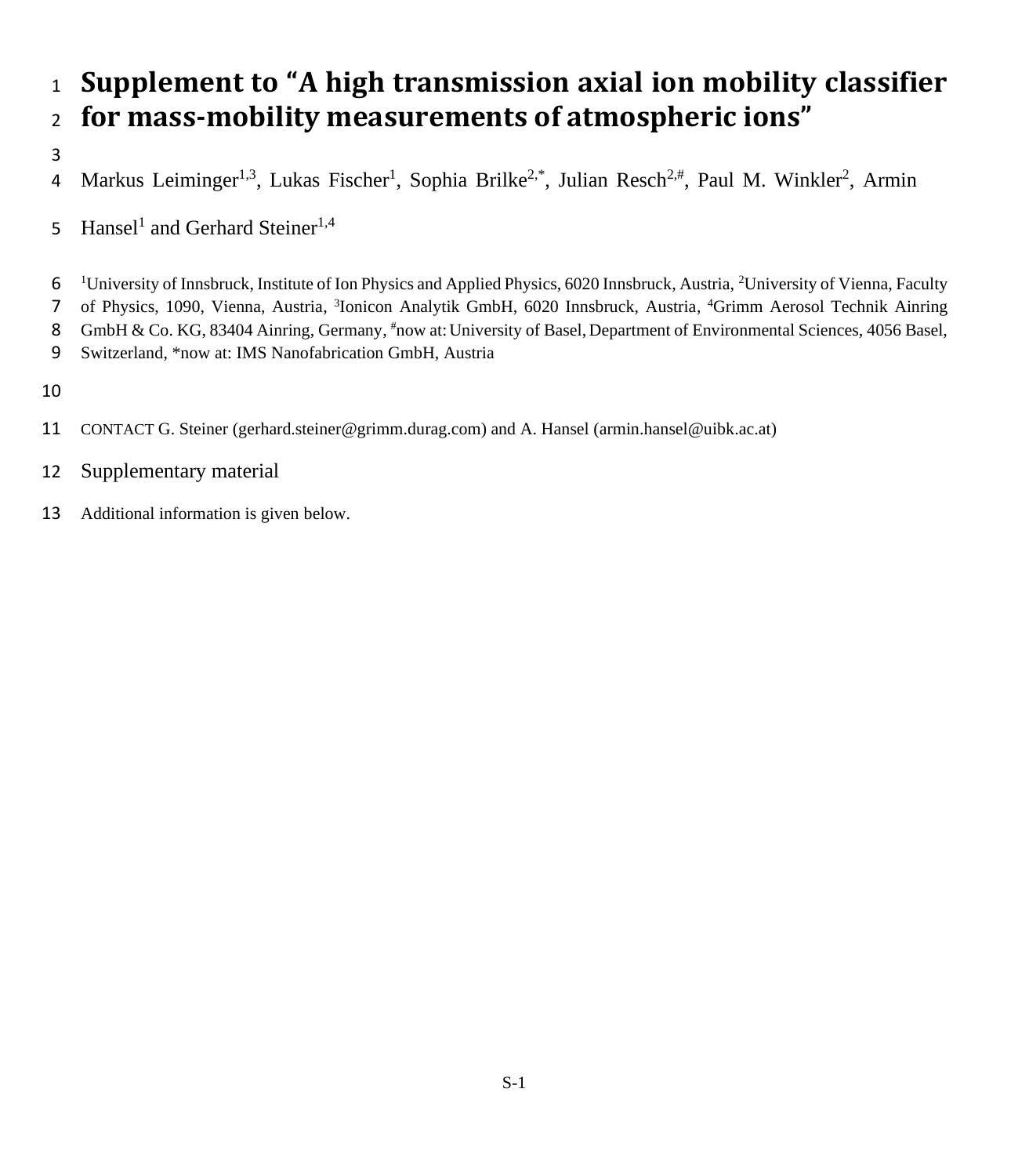

 $\frac{14}{15}$ 15 Figure S1. Additional data of all other experiments about the characterization of the AMC. In the left column, the data is acquired for a<br>16 sample flow setting of 5 L/min, whereas the sample flow rate is about 9.6 L/mi 16 sample flow setting of 5 L/min, whereas the sample flow rate is about 9.6 L/min in the middle and 12.4 L/min on the right. As in the main the main the second to the last row (off: 0 L/min. medium: 50 L/min. 17 text explained, the sheath flow is set to zero in the first row and increases from the second to the last row (off: 0 L/min, medium: 50 L/min, 18 high: 70 L/min, very high: 85 L/min, maximum: 105 L/min). high: 70 L/min, very high: 85 L/min, maximum: 105 L/min). 19

 We conducted experiments of a tandem UDMA-AMC-ioniAPi-TOF setup, Fig. S2. These revealed a second peak at an inverse mobility of roughly 1.25 Vs/cm² and in this case also a third peak at 1.4 Vs/cm² as shown in Fig. S3. Results from a tandem experiment of UDMA-AMC-ioniAPi-TOF 1000 presented in Fig. S4 reproduced the slope of the impurity at an inverse mobility of 1.25Vs/cm². In linear scale, the slope in the carried-out AMC scan of THAB monomer resembles the slopes in **Fehler! Verweisquelle konnte nicht gefunden werden.**. In the mass spectrum, we found a peak at m/z 800 that most likely is a cluster consisting of the THAB monomer and an impurity from the setup. This becomes evident in the AMC mobility spectrum on the right in Fig. S4. So far, we did not find any meaningful composition of this cluster. We guess that it might be coming from our setup, either a siloxane or a compound of our electrospray setup.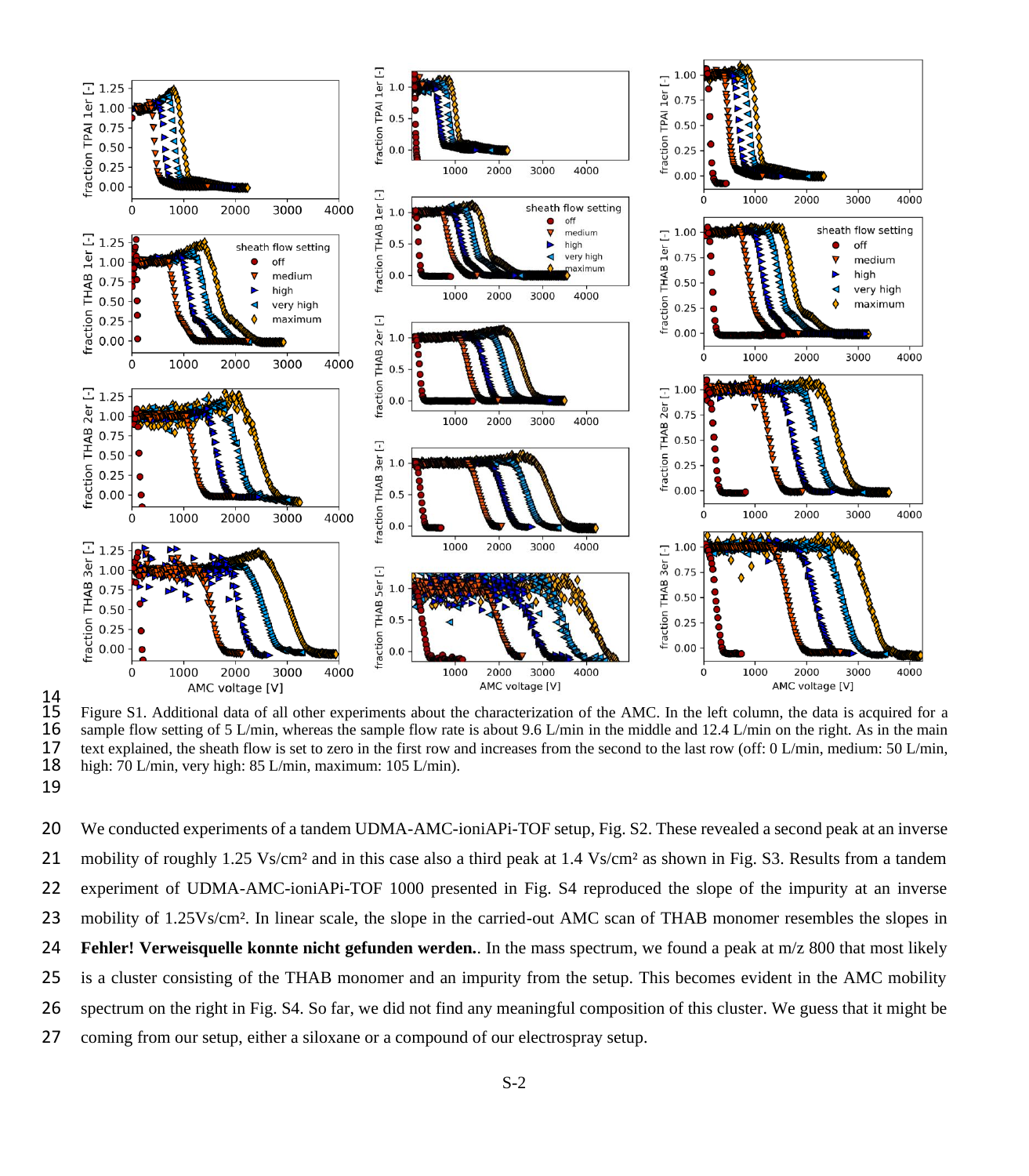

29 Figure S2. Setup of the tandem UDMA-AMC-ioniAPi-TOF experiments. The sample aerosol flow  $Q_{ae}$  is colored in blue, the sheath flow Qsh in green and the exhaust flow in red.



 Figure S3. Results from the tandem UDMA-1 UDMA-4 experiments: mobility spectrum from first stage UDMA-1 on the left, and mobility spectrum from second stage UDMA-4 for THAB monomer on the right. Even though only the THAB monomer peak is classified with UDMA-1, accompanying peaks in the mobility spectrum after the second UDMA, UDMA-4, are detected in the FCE. Experimental setup is introduced in Brilke et al. (2019).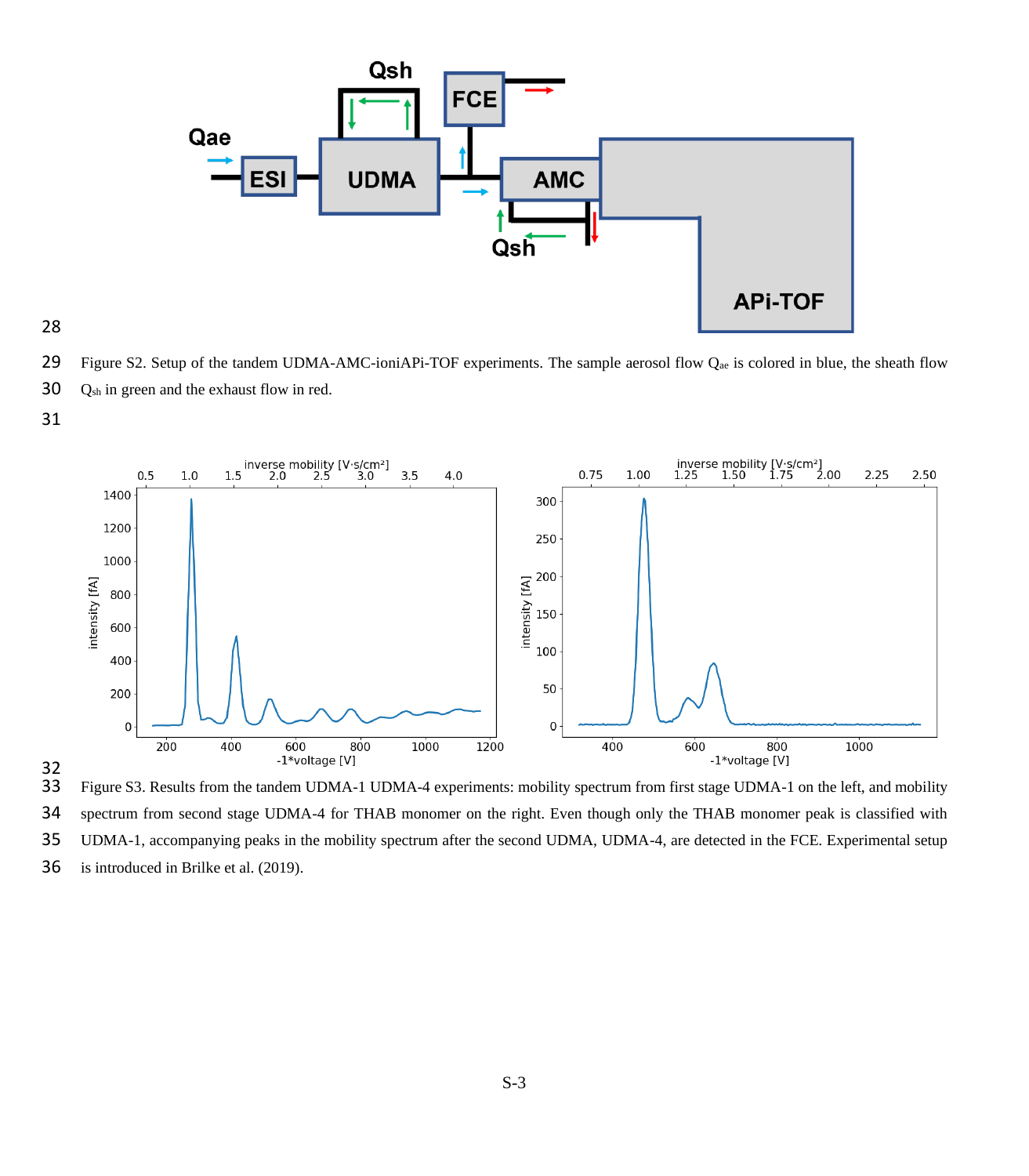

37<br>38

Figure S4. Results from the tandem UDMA-AMC-ioniAPi-TOF experiments in linear scale on the left, and in log scale on the right. Mobility scan of the AMC with the THAB monomer being classified by UDMA-4. Impurity peak at m/z 800 seems to contribute to the second slope of the THAB monomer mobility peak. During ion transfer in the APi-TOF, m/z 800 seems to dissociate to a major fraction into the THAB

monomer.



 Figure S5. 3D view of the electric field lines in the AMC inlet for exemplary 800 V. The magnitude of the electric field is given in units of V/cm. In the center of the tube, where the size segregation is supposed to happen, the lines are parallelly aligned for a preferably homogenous electric field. The core sampling inlet is shown on the right. In the laboratory experiments the distance from AMC electrode to the core sampling is much larger than shown here.